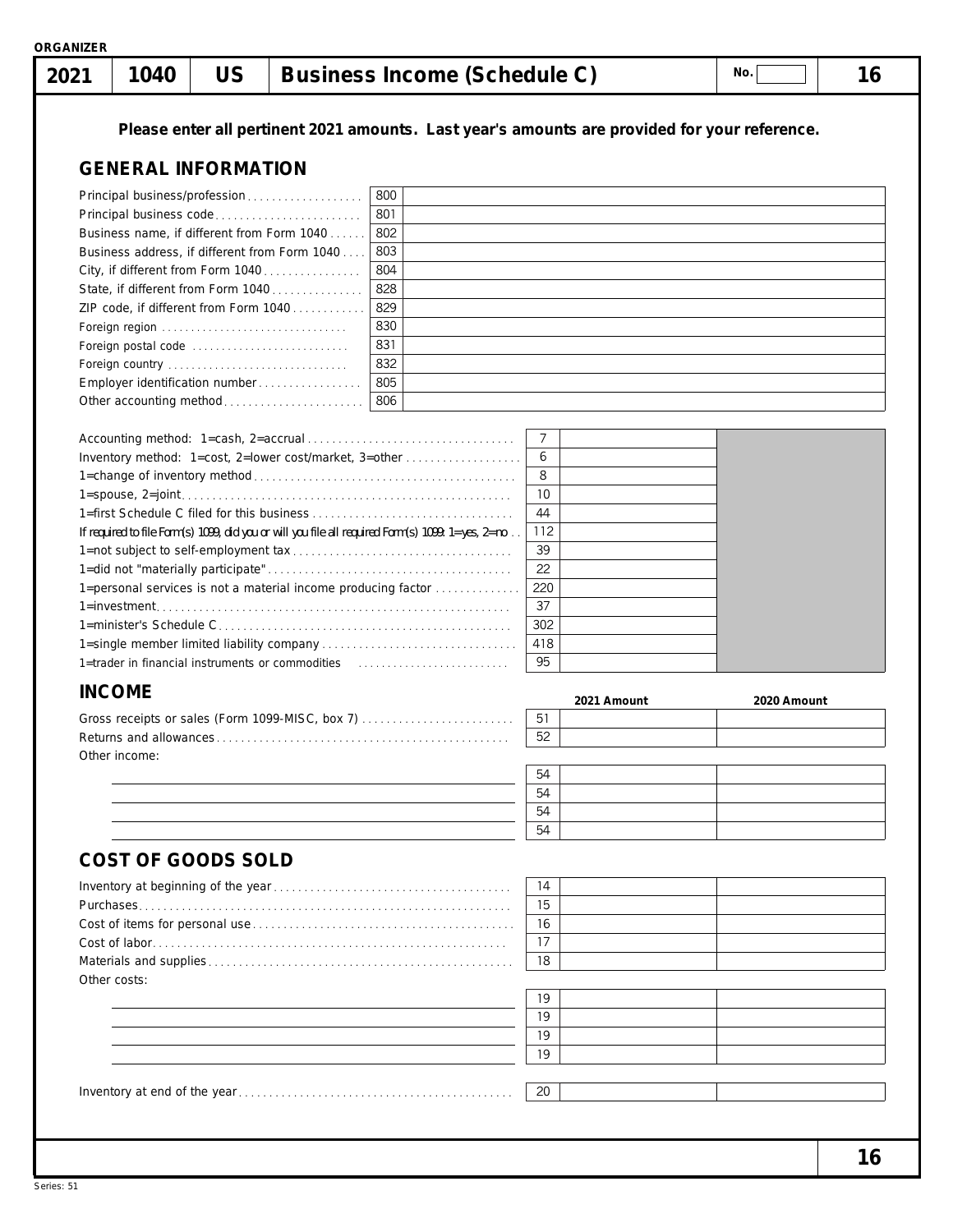### <code>| 2021 | 1040 | US | Business Income (Schedule C) (cont.)  $\qquad \qquad \text{No.} \qquad \qquad \text{No.} \qquad \qquad \text{No.} \qquad \qquad \text{No.} \qquad \qquad \text{No.} \qquad \qquad \text{No.} \qquad \qquad \text{No.} \qquad \qquad \text{No.} \qquad \text{No.} \qquad \text{No.} \qquad \text{No.} \qquad \text{No.} \qquad \text{No.} \qquad \text{No.} \qquad \text{No.} \qquad$

**Please enter all pertinent 2021 amounts. Last year's amounts are provided for your reference.**

| <b>EXPENSES</b>                                                 | 2021 Amount | 2020 Amount |
|-----------------------------------------------------------------|-------------|-------------|
|                                                                 | 201         |             |
|                                                                 | 56          |             |
|                                                                 | 202         |             |
|                                                                 | 57          |             |
|                                                                 | 203         |             |
| Car and truck expenses (not entered elsewhere)                  | 59          |             |
|                                                                 | 60          |             |
|                                                                 | 87          |             |
|                                                                 | 204         |             |
|                                                                 | 205         |             |
|                                                                 | 64          |             |
|                                                                 | 66          |             |
|                                                                 | 12          |             |
|                                                                 | 67          |             |
|                                                                 | 206         |             |
|                                                                 | 207         |             |
|                                                                 | 69          |             |
|                                                                 |             |             |
|                                                                 | 208         |             |
|                                                                 | 70          |             |
|                                                                 | 209         |             |
|                                                                 | 210         |             |
| Pension and profit sharing plans - contributions                | 71          |             |
| Pension and profit sharing plans - admin. and education costs   | 53          |             |
|                                                                 | 211         |             |
|                                                                 | 212         |             |
| Rent - vehicles, machinery, & equipment (not entered elsewhere) | 58          |             |
|                                                                 | 72          |             |
|                                                                 | 73          |             |
|                                                                 | 213         |             |
|                                                                 | 74          |             |
|                                                                 | 45          |             |
|                                                                 | 41          |             |
| Taxes - sales tax included in gross receipts                    | 43          |             |
|                                                                 | 75          |             |
|                                                                 | 214         |             |
|                                                                 | 215         |             |
|                                                                 | 76          |             |
|                                                                 | 81          |             |
| Department of Transportation meals in full (80%)                | 86          |             |
|                                                                 | 216         |             |
|                                                                 | 77          |             |
|                                                                 | 78          |             |
| Wages.                                                          |             |             |
| Other expenses:                                                 | 90          |             |
|                                                                 | 90          |             |
|                                                                 | 90          |             |
|                                                                 |             |             |
|                                                                 | 90          |             |

|                                                                                                                 | 90 |  |
|-----------------------------------------------------------------------------------------------------------------|----|--|
|                                                                                                                 | 90 |  |
|                                                                                                                 | 90 |  |
|                                                                                                                 | 90 |  |
|                                                                                                                 | 90 |  |
|                                                                                                                 | 90 |  |
| - 1982년 - 1983년 - 1983년 - 1983년 - 1983년 - 1983년 - 1983년 - 1983년 - 1983년 - 1983년 - 1983년 - 1983년 - 1983년 - 1983년 |    |  |

NOTE: If you purchased or disposed of any business assets, please complete Sheet 22.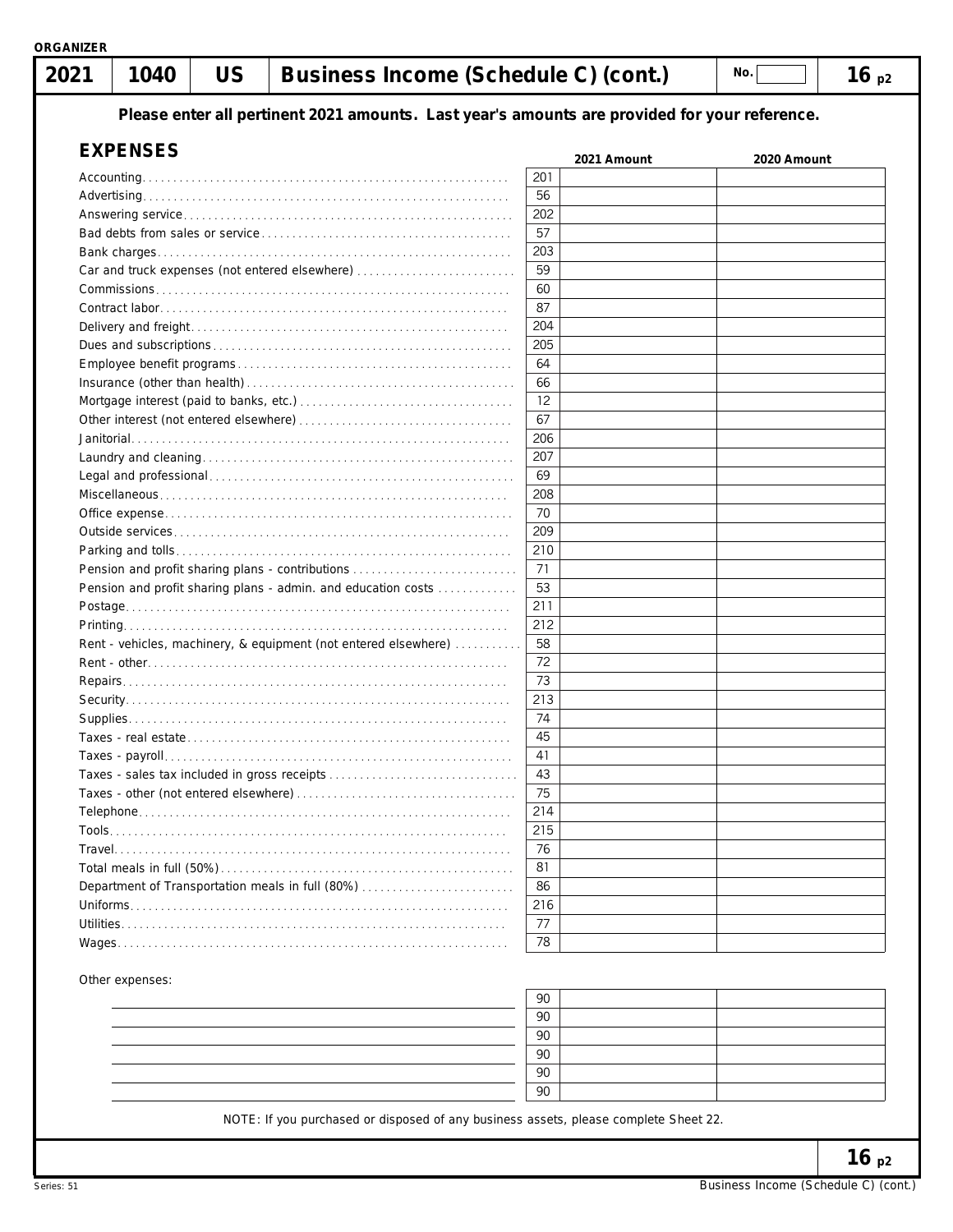| <b>ORGANIZER</b><br>2021 | 1040 | <b>US</b>               |  | <b>Asset Acquisition List</b>                                                                                                                                                                    |      |                   |                |                |                |                        | 22p2              |
|--------------------------|------|-------------------------|--|--------------------------------------------------------------------------------------------------------------------------------------------------------------------------------------------------|------|-------------------|----------------|----------------|----------------|------------------------|-------------------|
|                          |      |                         |  |                                                                                                                                                                                                  |      |                   |                |                |                |                        |                   |
|                          |      |                         |  | If you purchased any business assets (furniture, equipment, vehicles, real estate, etc.) or converted any personal assets to business use in 2021, please enter all pertinent information below. |      |                   |                |                |                |                        |                   |
|                          |      |                         |  | Related                                                                                                                                                                                          |      | Preparer Use Only |                | Date Placed    | Cost           |                        | Preparer Use Only |
| No.                      |      | Description of Property |  | <b>Business</b><br>or Activity                                                                                                                                                                   | Form | No. of<br>Form    | Category       | in Service     | or<br>Basis    | Current<br>Section 179 | Method            |
|                          |      | 800                     |  |                                                                                                                                                                                                  | 18   | 19                | $\overline{1}$ | $\overline{2}$ | $\overline{3}$ | 8                      | $\overline{4}$    |
|                          |      |                         |  |                                                                                                                                                                                                  |      |                   |                |                |                |                        |                   |
|                          |      |                         |  |                                                                                                                                                                                                  |      |                   |                |                |                |                        |                   |
|                          |      |                         |  |                                                                                                                                                                                                  |      |                   |                |                |                |                        |                   |
|                          |      |                         |  |                                                                                                                                                                                                  |      |                   |                |                |                |                        |                   |
|                          |      |                         |  |                                                                                                                                                                                                  |      |                   |                |                |                |                        |                   |
|                          |      |                         |  |                                                                                                                                                                                                  |      |                   |                |                |                |                        |                   |
|                          |      |                         |  |                                                                                                                                                                                                  |      |                   |                |                |                |                        |                   |
|                          |      |                         |  |                                                                                                                                                                                                  |      |                   |                |                |                |                        |                   |
|                          |      |                         |  |                                                                                                                                                                                                  |      |                   |                |                |                |                        |                   |
|                          |      |                         |  |                                                                                                                                                                                                  |      |                   |                |                |                |                        |                   |
|                          |      |                         |  |                                                                                                                                                                                                  |      |                   |                |                |                |                        |                   |
|                          |      |                         |  |                                                                                                                                                                                                  |      |                   |                |                |                |                        |                   |
|                          |      |                         |  |                                                                                                                                                                                                  |      |                   |                |                |                |                        |                   |
|                          |      |                         |  |                                                                                                                                                                                                  |      |                   |                |                |                |                        |                   |
|                          |      |                         |  |                                                                                                                                                                                                  |      |                   |                |                |                |                        |                   |
|                          |      |                         |  |                                                                                                                                                                                                  |      |                   |                |                |                |                        |                   |
|                          |      |                         |  |                                                                                                                                                                                                  |      |                   |                |                |                |                        |                   |
|                          |      |                         |  |                                                                                                                                                                                                  |      |                   |                |                |                |                        |                   |
|                          |      |                         |  |                                                                                                                                                                                                  |      |                   |                |                |                |                        |                   |
|                          |      |                         |  |                                                                                                                                                                                                  |      |                   |                |                |                |                        |                   |
|                          |      |                         |  |                                                                                                                                                                                                  |      |                   |                |                |                |                        |                   |
|                          |      |                         |  |                                                                                                                                                                                                  |      |                   |                |                |                |                        |                   |
|                          |      |                         |  |                                                                                                                                                                                                  |      |                   |                |                |                |                        |                   |
|                          |      |                         |  |                                                                                                                                                                                                  |      |                   |                |                |                |                        |                   |
|                          |      |                         |  |                                                                                                                                                                                                  |      |                   |                |                |                |                        |                   |
|                          |      |                         |  |                                                                                                                                                                                                  |      |                   |                |                |                |                        | 22p2              |